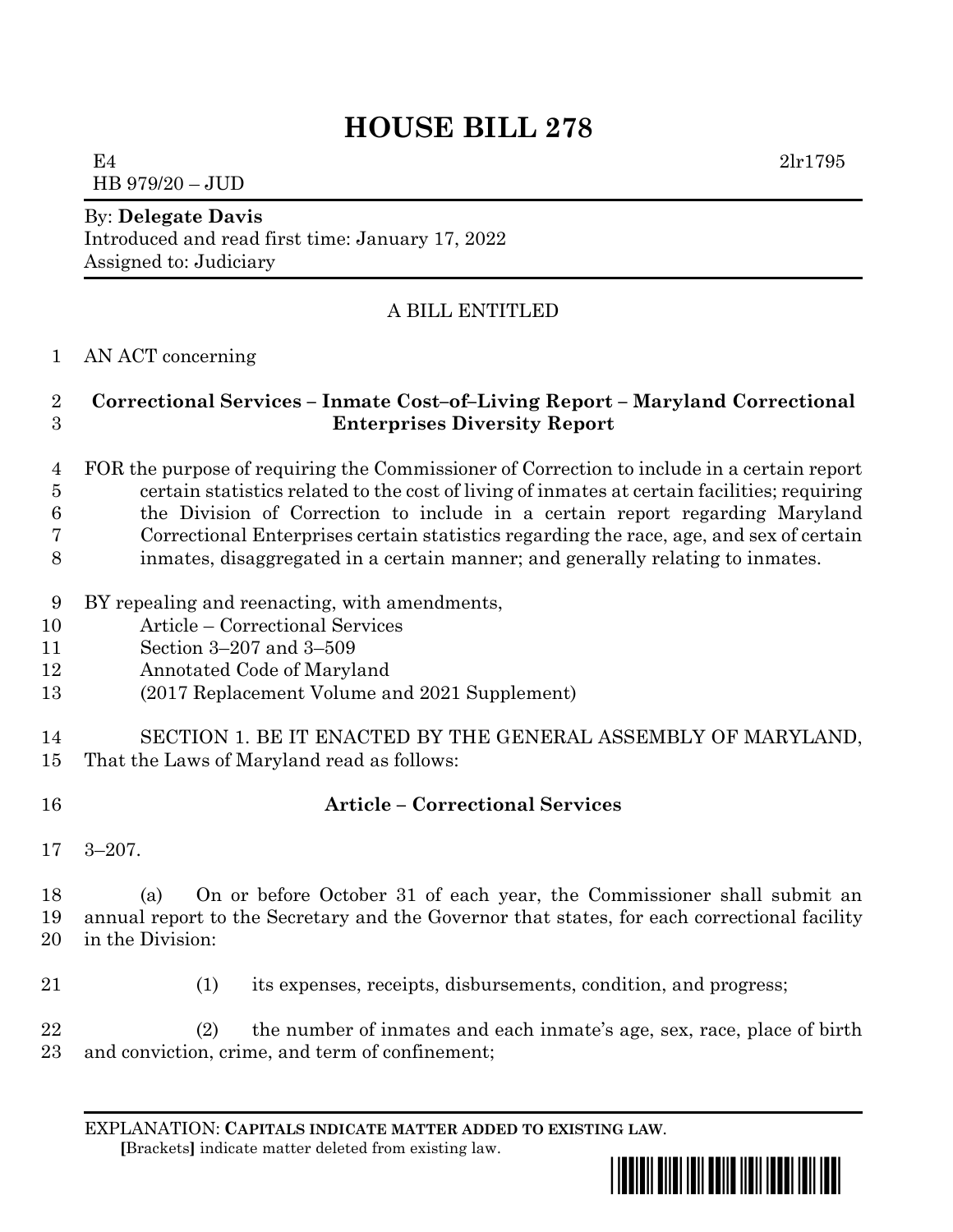|                                      | $\sqrt{2}$<br><b>HOUSE BILL 278</b>                                                                                                                                                                                                        |
|--------------------------------------|--------------------------------------------------------------------------------------------------------------------------------------------------------------------------------------------------------------------------------------------|
| $\mathbf{1}$                         | the number of inmates who escape, are pardoned, or discharged;<br>(3)                                                                                                                                                                      |
| $\boldsymbol{2}$<br>$\boldsymbol{3}$ | the job classifications for inmate labor in each department and facility<br>(4)<br>under the authority of the Division;                                                                                                                    |
| $\overline{4}$<br>5                  | the daily wage scale at each prison for each job classification under the<br>(5)<br>authority of the Division;                                                                                                                             |
| 6<br>7                               | the total number of inmates currently employed at facilities under the<br>(6)<br>authority of the Division, disaggregated by facility; [and]                                                                                               |
| 8<br>9                               | (7)<br>THE ANNUAL COST OF LIVING FOR INMATES, INCLUDING THE<br><b>AVERAGE COST OF:</b>                                                                                                                                                     |
| 10<br>11                             | (I)<br>TELEPHONE CALLS, INCLUDING CALLS TO MEDICAL<br>PROVIDERS;                                                                                                                                                                           |
| 12                                   | (II)<br><b>VIDEO CALLS; AND</b>                                                                                                                                                                                                            |
| 13<br>14                             | (III)<br>ITEMS AVAILABLE FOR PURCHASE AT A COMMISSARY,<br><b>INCLUDING:</b>                                                                                                                                                                |
| $15\,$                               | 1.<br>FEMININE HYGIENE PRODUCTS;                                                                                                                                                                                                           |
| 16                                   | 2.<br><b>TOILETRIES; AND</b>                                                                                                                                                                                                               |
| 17                                   | 3.<br><b>MEDICATIONS; AND</b>                                                                                                                                                                                                              |
| 18<br>19                             | [(7)] (8)<br>any remarks and suggestions the Commissioner considers<br>necessary to advance the interests of the correctional facility.                                                                                                    |
| 20<br>21<br>22                       | The Commissioner shall submit with the report required by subsection (a) of<br>(b)<br>this section a statement similar to the statement that is required to be submitted under $\S$<br>3–206 of this subtitle.                             |
| $23\,$<br>24                         | The Commissioner shall verify the report and statement required by this<br>$\left( \mathrm{c}\right)$<br>section.                                                                                                                          |
| $25\,$<br>26<br>$27\,$               | (d)<br>Subject to $\S$ 2–1257 of the State Government Article, the Governor shall<br>submit to the General Assembly the report and statement required under this section and<br>any recommendations that the Governor considers expedient. |
| 28                                   | $3 - 509.$                                                                                                                                                                                                                                 |
| 29                                   | (a)<br>Annually, the Division shall submit a complete financial and operational                                                                                                                                                            |